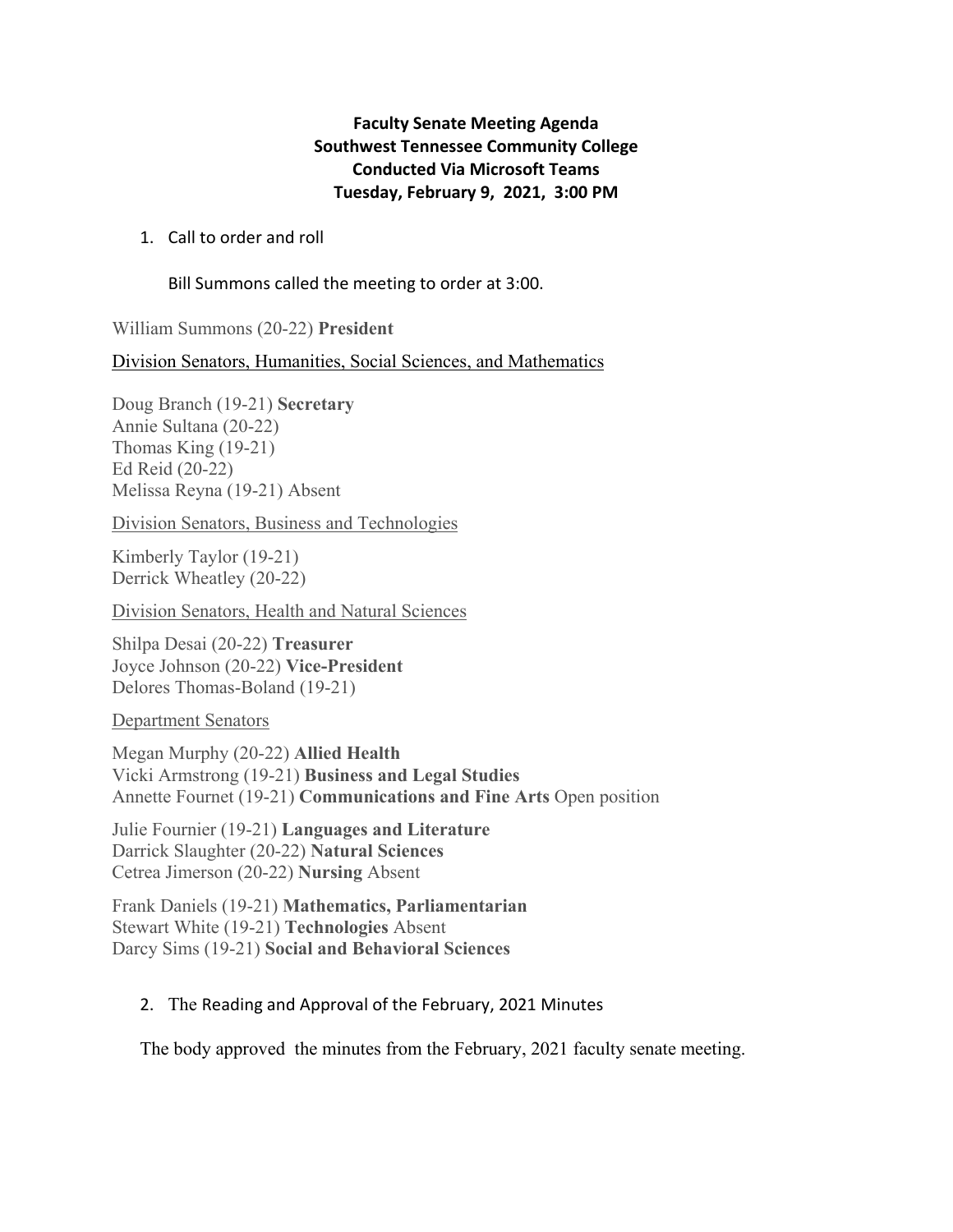- 3. Reports from Senate Officers and Senate Committees
- A. Joyce Johnson: Report on regular SEC meeting with Kendricks Hooker, VPAA and Sindy Abadie, Special Assistant to VPAA

Joyce noted several issues that were mentioned in that meeting:

The college is concerned about a drastic decline in enrollment and applications. We are 23% down in applications for next year from where we were last year at this time.

We are still waiting for approval from TBR for the submitted budget. We hope to receive about 22 million dollars from a federal stimulus package, and we hope we can use that for revenue replacement. If so, the hope is that we might not need to make the previously planned salary adjustments. We do not know how or if this stimulus money would affect the current hiring freeze. (At this point, we are hiring only if an essential person leaves the college.)

Dr. Hooker emphasized the importance of retention. The fear is that high school guidance counselors, unable to meet students face to face, are not promoting college applications as they have in the past.

We hope to be back on campus, offering face-to-face classes, by Fall, 2021, but we are still in "cautious mode." Whitehaven campus is a Covid-19 vaccination site, an effort with which nursing faculty are involved. We hope to involve students, too.

A question was raised about the conversion of term to tenure track positions: might we be able to simply post for those positions only internally? We are still waiting for an answer from HR on that question.

The SEC also related concerns about the early grade reporting after only three weeks of class, pointing out that students are not getting an accurate sense of their performance at such an early stage. The fear, too, is that students with poor grades might become easily discouraged too early in the term. The suggestion was that a Pass/Fail grade might be better. We were informed that the three-week reporting is part of a TBR pilot and would not necessarily be an ongoing practice.

A short discussion ensued with complaints that the time period between purges and when students could re-enter classes is too long. The SEC noted that this would be a topic to be brought to Dr. Hooker's attention.

A discussion ensued about the faculty handbook, with the chair of the faculty handbook committee, David Huffman, noting that his committee is quite willing to make future changes.